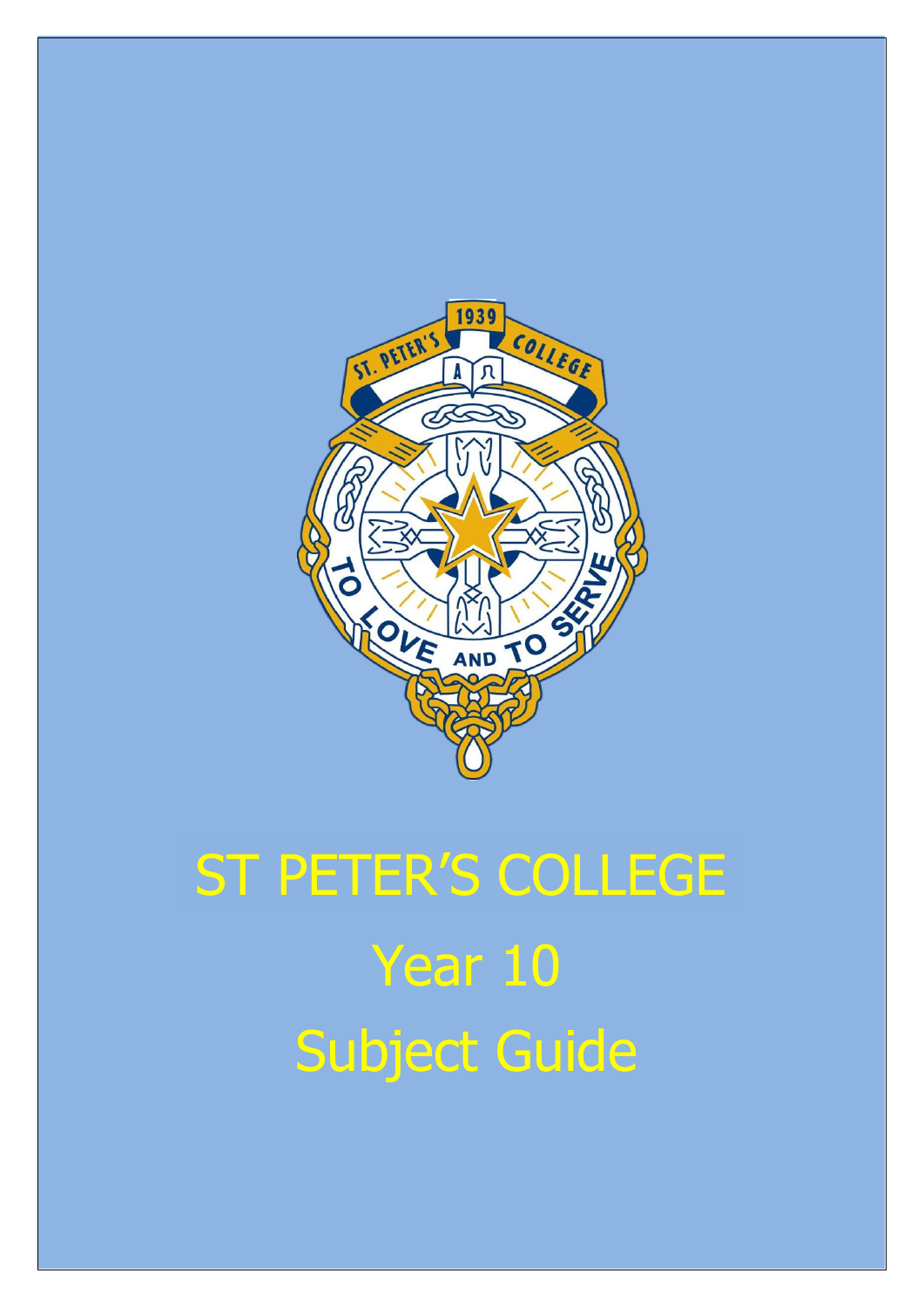# Contents

<span id="page-1-0"></span>

| <b>Options</b>          |  |
|-------------------------|--|
|                         |  |
|                         |  |
| <b>HUMANITIES</b>       |  |
|                         |  |
| <b>MODERN LANGUAGES</b> |  |
|                         |  |
|                         |  |
|                         |  |
|                         |  |
| PHYSICAL EDUCATION      |  |
|                         |  |
|                         |  |
|                         |  |
|                         |  |
|                         |  |
| <b>TECHNOLOGY</b>       |  |
|                         |  |
|                         |  |
|                         |  |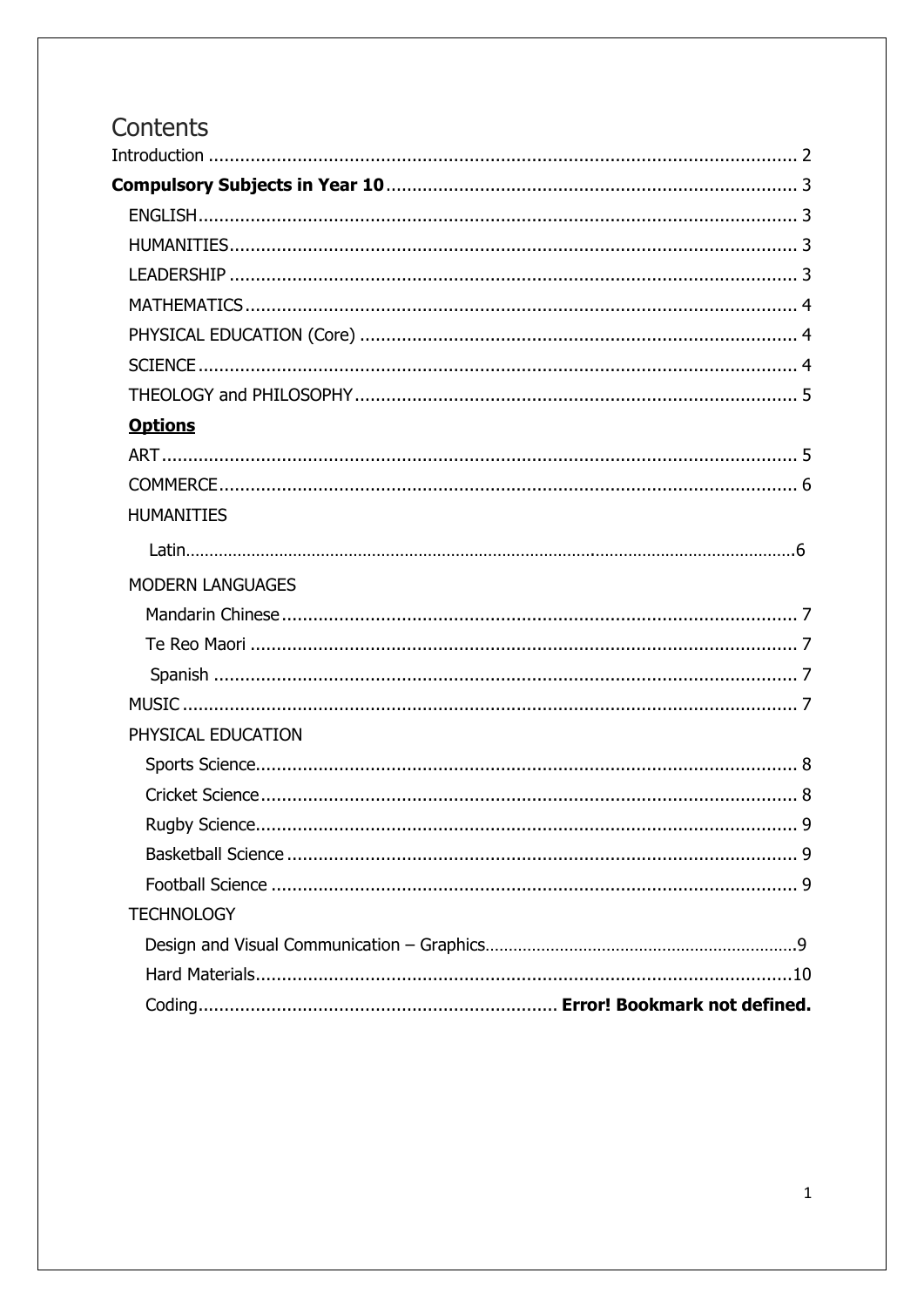# **Introduction**

### **Year 10 at St Peter's is a pre-cursor to the formal examination years 11, 12 and 13.**

In Year 10 students will study the following core subjects:

- **Theology & Philosophy**
- **English**
- **Science**
- **Mathematics**
- **Humanities**
- **PE and Health**
- **Leadership and**
- **3 option subjects.**

Your son will study a total of 10 subjects in Year 10.

Should you have any concerns regarding the above, please contact the Head of Year, Mr Kingstone at **bkingstone@st-peters.school.nz** or on 09 5248108 ext. 7364.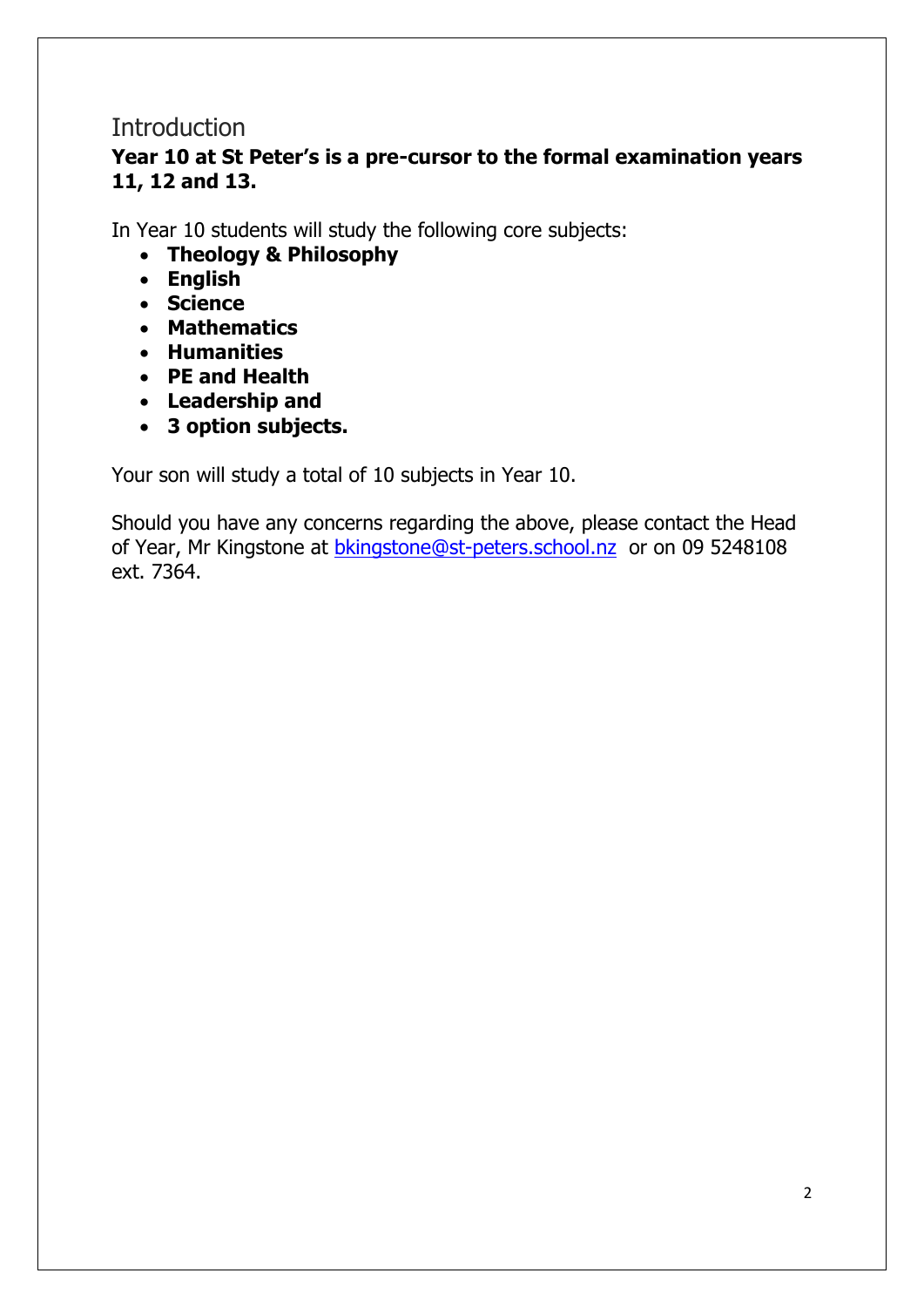#### <span id="page-3-1"></span><span id="page-3-0"></span>ENGLISH **Head of Faculty**

#### **Mr S Humpage: [shumpage@st-peters.school.nz](mailto:shumpage@st-peters.school.nz)**

#### **Course Description:**

The course is designed to develop the students' ability to communicate clearly, accurately and effectively. They will read and view a range of engaging short and extended fiction and non-fiction texts and explore how writers use language techniques for an intended purpose. Students will also be encouraged to develop their understanding of the creative outlets of the subject through writing and a drama study. The course introduces students to aspects of the Literature side of the subject in preparation for Year 11.

<span id="page-3-2"></span>HUMANITIES

**Head of Faculty**

**Jakub Kalinowski: [jkalinowski@st-peters.school.nz](mailto:jkalinowski@st-peters.school.nz)**

#### **Course Description:**

The year 10 Humanities programme continues to build upon the foundations set in Year 9. The course is broken up thematically and both Geography and History are taught throughout the year. Subject content is divided into 3 key themes: 'Slavery and Black Civil Rights in the USA', 'Population' and 'Peace and Conflict'. Critical thinking and decision making skills form an integral part of the year and students will be challenged to consider the world around them. A number of inquiry-based tasks will be undertaken and basic research skills will be developed throughout the course of the year. Additionally, a focus on improving the skill of students' writing will be utilised using the 'Write that Essay' programme.

#### **This course will prepare the students well for both NCEA and CAIE pathways into Geography and/or History.**

#### <span id="page-3-3"></span>LEADERSHIP

#### **Head of Faculty**

**Mr Brett Fricker: [bfricker@st-peters.school.nz](mailto:bfricker@st-peters.school.nz)**

#### **Course Description:**

<span id="page-3-4"></span>The Year 10 Leadership Programme follows on from the Year 9 programme and covers such topics as "Being A Team Leader", "Resilience" and "Motivation". As with last year it encourages boys to recognise that they can be leaders and to learn some of the key skills to enable them to fulfil this challenge. They are working towards the St Peter's Student Leadership Program Silver Award. Service Hours, attendance and behaviour also contribute to qualifying for this recognition. All Year 10's have this course in the first two Terms.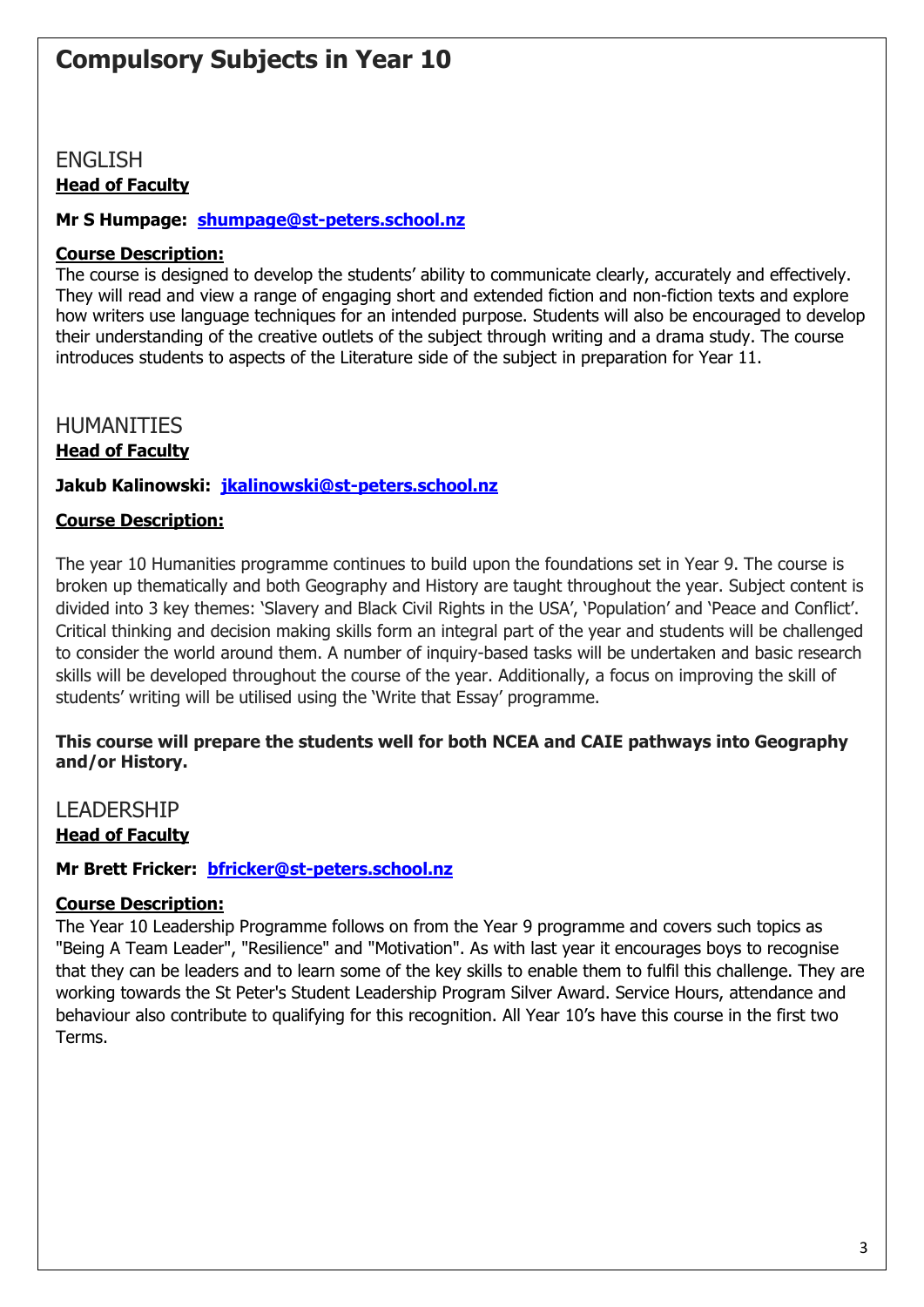#### **MATHEMATICS Head of Faculty**

#### **Mr Matt Bindon: [mbindon@st-peters.school.nz](mailto:mbindon@st-peters.school.nz)**

#### **Year 10 Mathematics:**

#### **Course Description:**

Students will follow a course to prepare them for IGCSE Mathematics or Level 1 NCEA Mathematics in Year 11.

The course includes the following topics: Number, Algebra and Geometry, Statistics, Graphs, Function, Mensuration, Trigonometry and Probability.

#### **Cambridge EXTENDED Mathematics IGCSE:**

#### **Course Description:**

This course is made up of two papers. Paper 2 shorter answer questions and Paper 4 longer answer questions. Paper 2 & Paper 4 have the following topics: Number, Algebra, Mensuration, Geometry, Trigonometry, Graph, Sets, Vector, Function, Matrices, Transformation, and Statistics & Probability. Paper 2 is worth 70 marks and an exam length of  $1\frac{1}{2}$  hours. Paper 4 is worth 130 marks and has an exam length of 2½ hours.

#### **Qualification Gained: IGCSE EXTENDED Mathematics**.

#### <span id="page-4-0"></span>PHYSICAL EDUCATION (Core) **Head of Faculty**

#### **Mr Andrew Illman: [aillman@stpeters.school.nz](mailto:aillman@stpeters.school.nz)**

This course will prepare the students well for both NCEA and CAIE pathways into Academic Physical Education.

#### <span id="page-4-1"></span>**SCIENCE Head of Faculty**

**Mr Kevin Barker: [kbarker@st-peters.school.nz](mailto:kbarker@st-peters.school.nz) CAIE Combined Science IGCSE and pre NCEA** 

#### **Year 10 Science**

#### **Course Description:**

Year 10 Science at St Peters consists of three different courses. Three classes sit the single award IGCSE Combined Science Extended course. These boys will sit three external examinations in October/November and gain an IGCSE grade. This course is difficult and covers Biology, Chemistry and Physics in the broader context of a Science course. This course is good preparation for the more demanding IGCSE Biology, Chemistry and Physics taken in year 11.

One class studies the IGCSE Combined Science Core course. Like the IGCSE Extended course boys will sit three examinations in October/November and gain an IGCSE grade.

Three classes will follow a New Zealand Curriculum based NCEA style course aimed at preparing students for Level One Science.

The Core IGCSE Combined and NCEA style courses prepare boys for either the NCEA Level 1 course or the individual IGCSE Physics, Chemistry and Biology courses.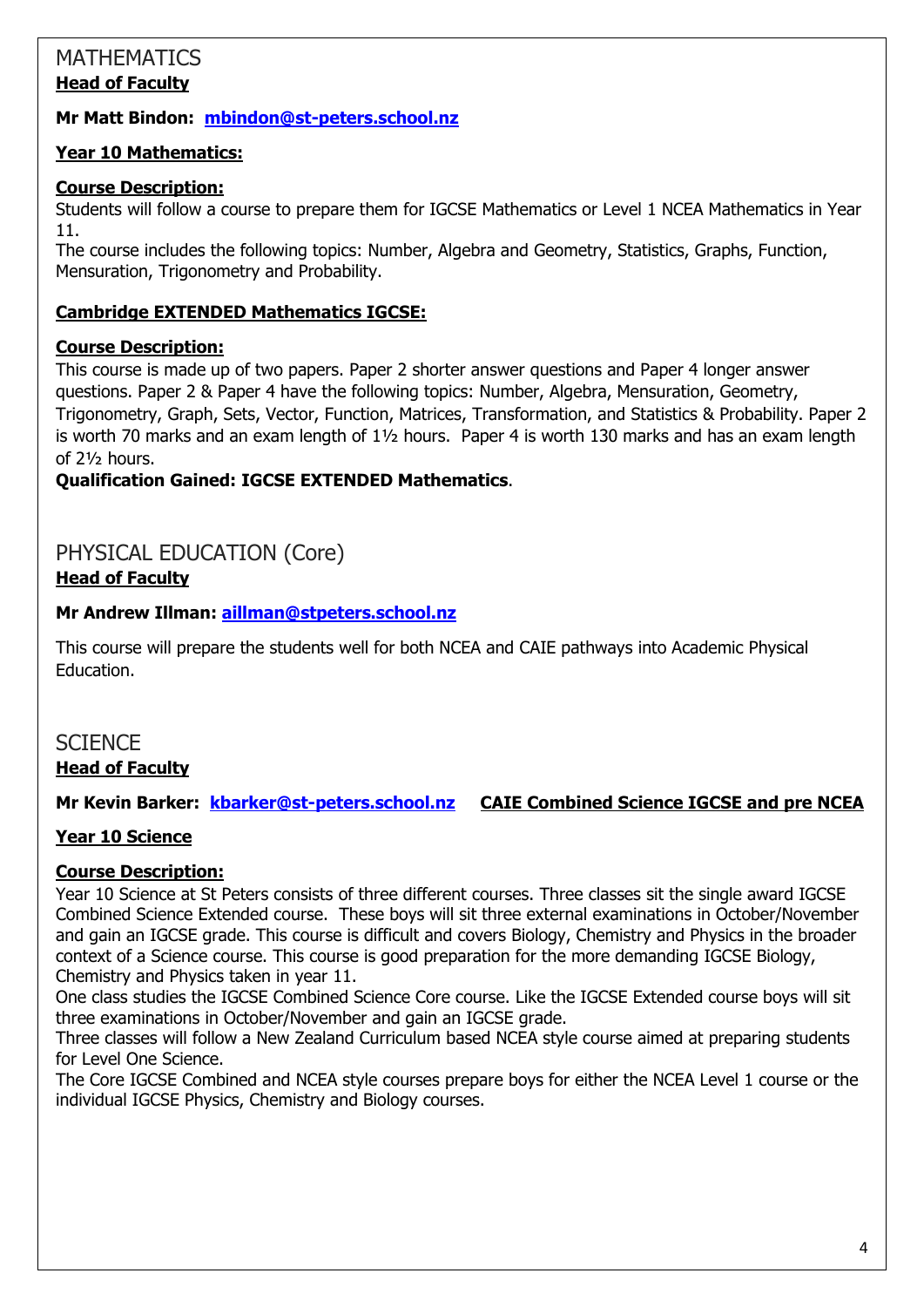#### THEOLOGY and PHILOSOPHY **Head of Faculty**

**Dr Dan Stollenwerk: [dstollenwerk@st-peters.school.nz](mailto:dstollenwerk@st-peters.school.nz)**

#### **Church History, Art and Architecture**

#### **Course Description:**

Year 10 Church History at St. Peter's College starts where year 9 Biblical Studies left off. Beginning with the Church's foundation, the course broadly surveys 2000 years of history, highlighting the life and influence of several key historic figures in each era. In the first 800 years of the Christian era students pay special attention to Sts. Peter, Augustine and Benedict during the persecution, legalization and growth of the Church. The life and works of Charlemagne, Francis and Thomas Aquinas symbolize the Middle Ages (800- 1400). Reformation artists, Thomas More, and Rene Descartes meet the challenges of the Reformation, the Scientific Revolution and the Enlightenment (1400-1800). Edmund Rice, Mary Aubert and Oscar Romero characterize the globalization of the Church in the last two hundred years of Christianity. A special study is made of the predominant Church art and architecture in each era.

# <span id="page-5-0"></span>**Optional Subjects in Year 10**

ART **Head of Faculty**

#### **Ms Nichola Barnden: nbarnden@st-peters.school.nz**

**Art**

#### **Course Description:**

The Year 10 Art Option is a foundation course on which each successive year builds. The course is designed to develop skills and techniques in preparation for Year 11 Art. The course is experimental in its approach and the students are encouraged and supported in learning new techniques and Art processes. Students will gain knowledge about the structure, content & meaning of art works. They will also develop a visual literacy & develop appropriate critical thinking skills as they analyse & question the parameters of visual arts practice. Students will produce work in painting, sculpture, printmaking and design.

#### **Course cost:** \$50 + Art pack

<span id="page-5-1"></span>**What senior courses will this lead to:** NCEA Level One Art Digital or Visual Art, or IGCSE Art & Design.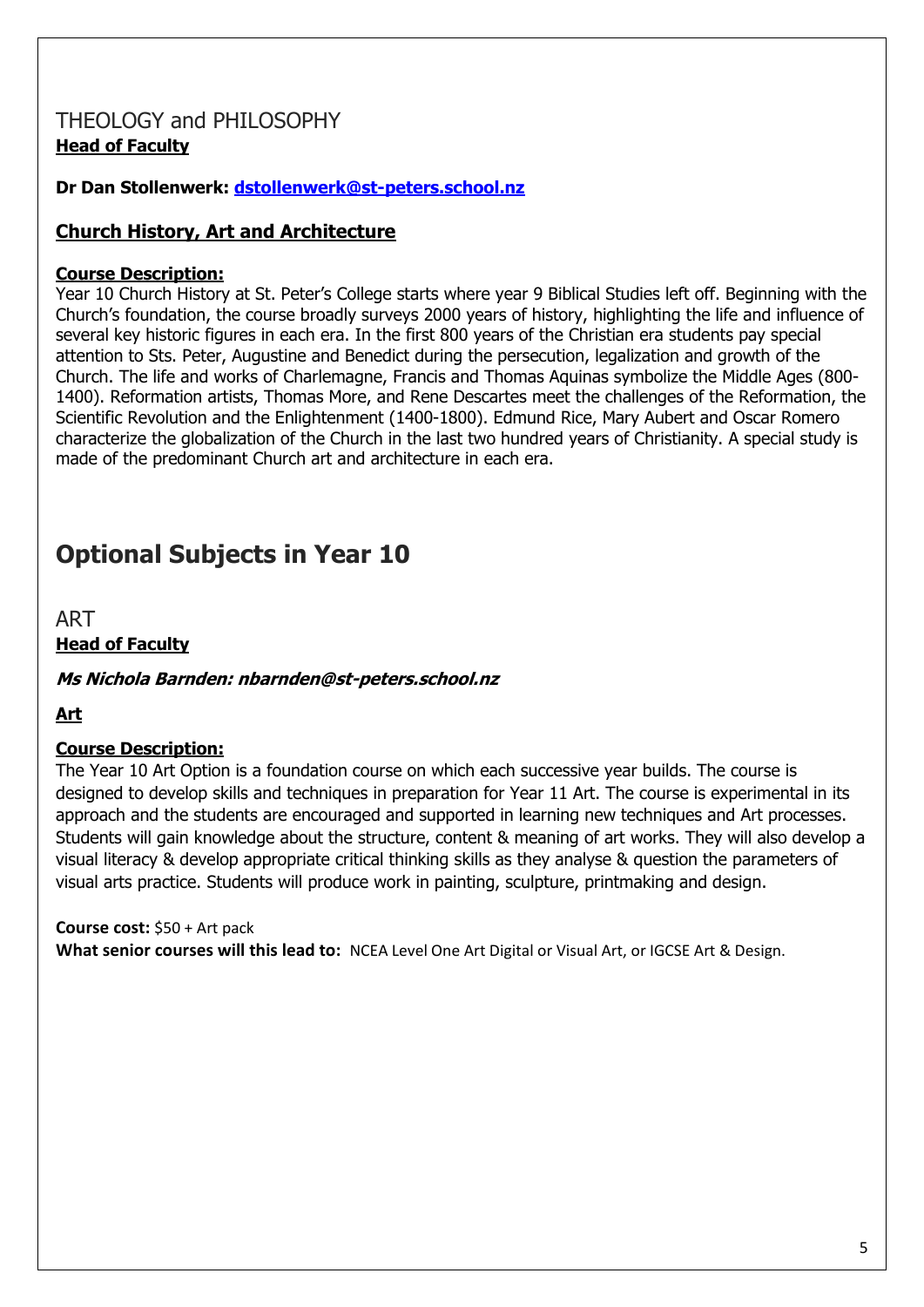#### **COMMERCE Head of Faculty**

#### **Mr Steve Rewcastle: [srewcastle@st-peters.school.nz](mailto:srewcastle@st-peters.school.nz)**

#### **Business Studies**

#### **Course Description:**

Business Studies in Year 10 provides students with a full year course focused on a basic overview of Accounting and Economics.

Economics involves looking at three main areas:

- 1. Consumers and their demand. There is a focus on consumers decision making and the values that underpin those decisions. We also look at demand and what will affect demand and how it affects consumers and the economy.
- 2. Producers and their supply. We look at supply of goods and services and what will affect the level of supply in the economy.
- 3. The Market. We will combine demand and supply and determine what makes a market and how prices are determined and how the market will respond to changes in the price.

Accounting is the language of business. It provides students with the tools to make real life financial decisions in a constantly changing and uncertain world. We will look at budgeting, decision making from both a personal and business level, basic transactions, financial documents, and statements. We will also look at how businesses are managing sustainability.

Outside of Economics and Accounting, we will also spend time on Financial Literacy and Marketing in term 4.

#### **This course prepares students for Accounting and Economics at CAIE IGCSE or NCEA Economics or Accounting in Year 11**

#### **HUMANITIES Head of Faculty**

**Jakub Kalinowski: [jkalinowski@st-peters.school.nz](mailto:jkalinowski@st-peters.school.nz)**

#### <span id="page-6-0"></span>**Latin (Humanities) Course Description:**

Following on from the course in Year 9, students taking Year 10 Latin will work towards improving their grammatical understanding with an expanded vocabulary. The syllabus follows the life of Caecilius in Pompeii, and changes scope to Roman Britain halfway through the year. Boys will translate stories that relate to the lives of authentic Pompeiians and engage with the appropriate cultural lifestyle of the 1st Century CE Roman Empire.

Moreover, students will develop an analytical approach to learning language and be better equipped to compare the structure of Latin with those of other languages and to recognise the impact of Latin on modern English. The course also encourages students to develop an appreciation of literature, both in terms of content and style, and of social and historical context.

Skills gained include the ability to translate and understand Latin, an enthusiasm for learning about the past and the ability to present clear, logical arguments which are well supported by evidence.

Alongside the language component, boys will engage with various cultural aspects of the ancient world, including a study of the development of mythological and religious thought in Ancient Rome, the Pantheon of gods. a study of the military strength and technological innovation ancient societies, viewed through a careful selection of 5 significant battles, and a close inspection of Caesar's Gallic Wars through translation of the original text.

#### **This course prepares students for Year 11 Classics in the CAIE pathway**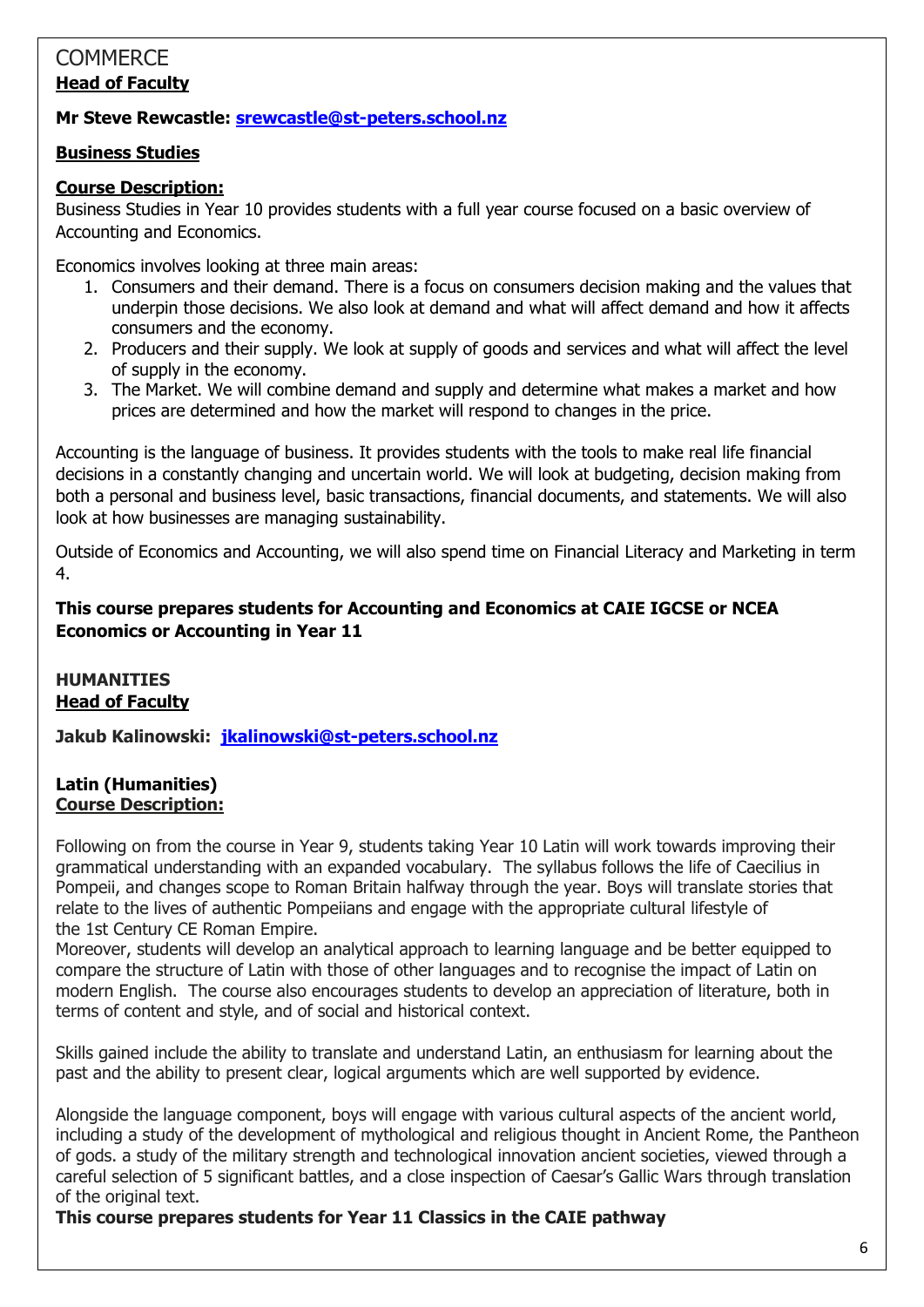## LANGUAGES **Head of Faculty**

#### **Mrs Margaret Ubels-Rattray: [mubels@st-peters.school.nz](mailto:mubels@st-peters.school.nz)**

#### <span id="page-7-0"></span>**Mandarin Chinese Course Description:**

This is a 1-year course designed to help students cope with a variety of routine situations when visiting Chinese-speaking countries or when dealing with Chinese speakers in New Zealand. Students who complete year 10 can use familiar language with some flexibility and pick up new language from its context. They can read and write simple notes and fill out most parts of simple forms. They can understand and make use of many of the customs and beliefs of the Chinese culture. Although they may still be hesitant about talking to native speakers, their confidence is growing.

#### **This course prepares students for both CAIE IGCSE and NCEA pathways in Year 11.**

#### <span id="page-7-1"></span>**Te Reo Maori**

#### **Course Description:**

This is a 1-year course which revises and extends the work completed in year 9. Students are introduced to more advanced sentence structures and grammatical rules so that they are able to communicate in a wider variety of familiar and less familiar situations. During this year students concentrate on whaikorero, powhiri and mihi.

**This course prepares students for NCEA Level 1 Te Reo Maori in Year 11.**

#### **Spanish**

#### **Course Description:**

This is a 1-year course that revises and then extends the work covered in year 9. Students can communicate about a variety of familiar situations such as schooling, home life and their immediate environment. The language acquired goes beyond formulaic expressions so that students can experiment with the language in order to communicate independently and with growing confidence.

#### **This course prepares students for both CAIE IGCSE and NCEA pathways in Year 11**

#### <span id="page-7-2"></span>**MUSIC**

#### **Head of Faculty**

#### **Ms Elinora Iversen: [eiversen@st-peters.school.nz](mailto:eiversen@st-peters.school.nz)**

#### **Course Description:**

Following on from the accelerated course in Year 9, students taking Year 10 Music will continue working towards achieving IGCSE Music.

Covers Listening, Performing and Composing, both prepared and unprepared, over a wide range of music styles. Students will analyse one Set Work and be able to recognise typical characteristics of music from seven world regions. Students will perform both solo and in an ensemble, and compose two contrasting compositions.

**Entry Requirements:** Accelerate music program completed – preferred. Or equivalent knowledge required – determined by entry test.

**This course prepares students for CAIE AS Music in Year 11 or NCEA Level 1.**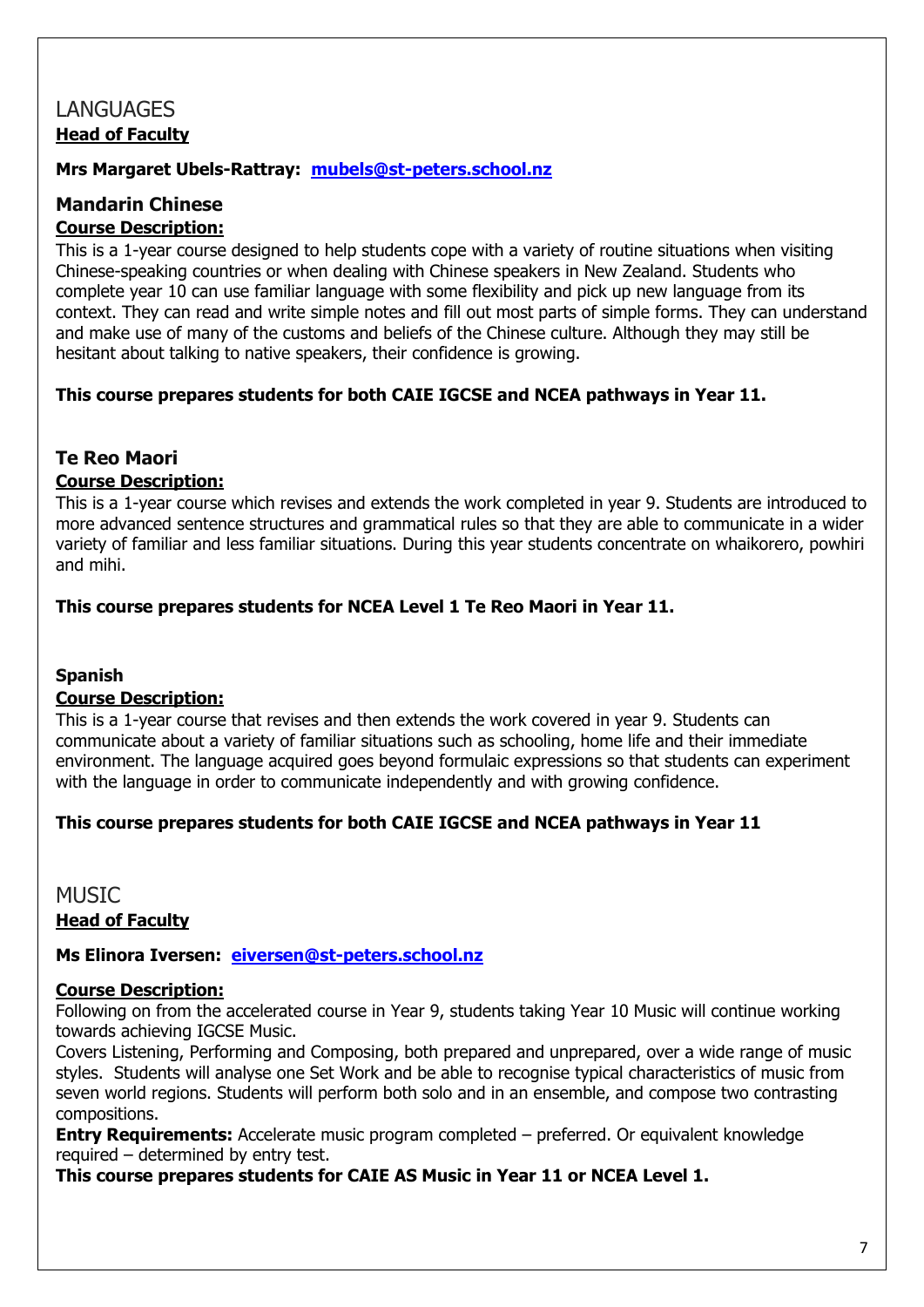#### <span id="page-8-0"></span>PHYSICAL EDUCATION **Head of Faculty**

#### **Mr Andrew Illman: [aillman@st-peters.school.nz](mailto:aillman@st-peters.school.nz)**

**Sports Science**

**Course Description:**

#### **Practical: 40% worth of the year's total**

Utilising the Sports Education Model, Traditional Styles and a number of other teaching styles and strategies, the practical work will comprise of situations for the students to undertake different roles within each activity covered. These roles are in place to help foster some of the values that physical education directly or indirectly work towards during group and/or team environments.

There will be two sports covered in each term:

Term 1: International games

Term 2: Football + Volleyball

Term 3: Fitness Studies/ Testing

Term 4: Touch Rugby + Softball

#### **Theory: 60% worth of the year's total**

The topics covered include:

Analysing Human Movement during Physical Activity

Psychology of sport, inside an athletes mind

Olympic games/ Global events/ NZ sport

Planning and Preparing for my Sports Season (Fitness Studies) (written assignment)

**This course prepares students for Academic PE at CAIE IGCSE or NCEA Level 1 in Year 11**

#### **Year 10 Cricket Science**

#### **Course Description:**

This course gives keen cricketers the opportunity to improve their game through a structured programme of training, skill development and strategic awareness.

Students who opt for this subject will be the first to reap the benefits of our new top class indoor net facility which allows practical training and conditioning all-year round.

Terms 1 and 4 will focus on in-season training and development.

Terms 2 and 3 will look at off-season conditioning, exercise physiology, skills analysis and then pre-season training. **This is a standalone Year 10 course and does not run in Year 11.**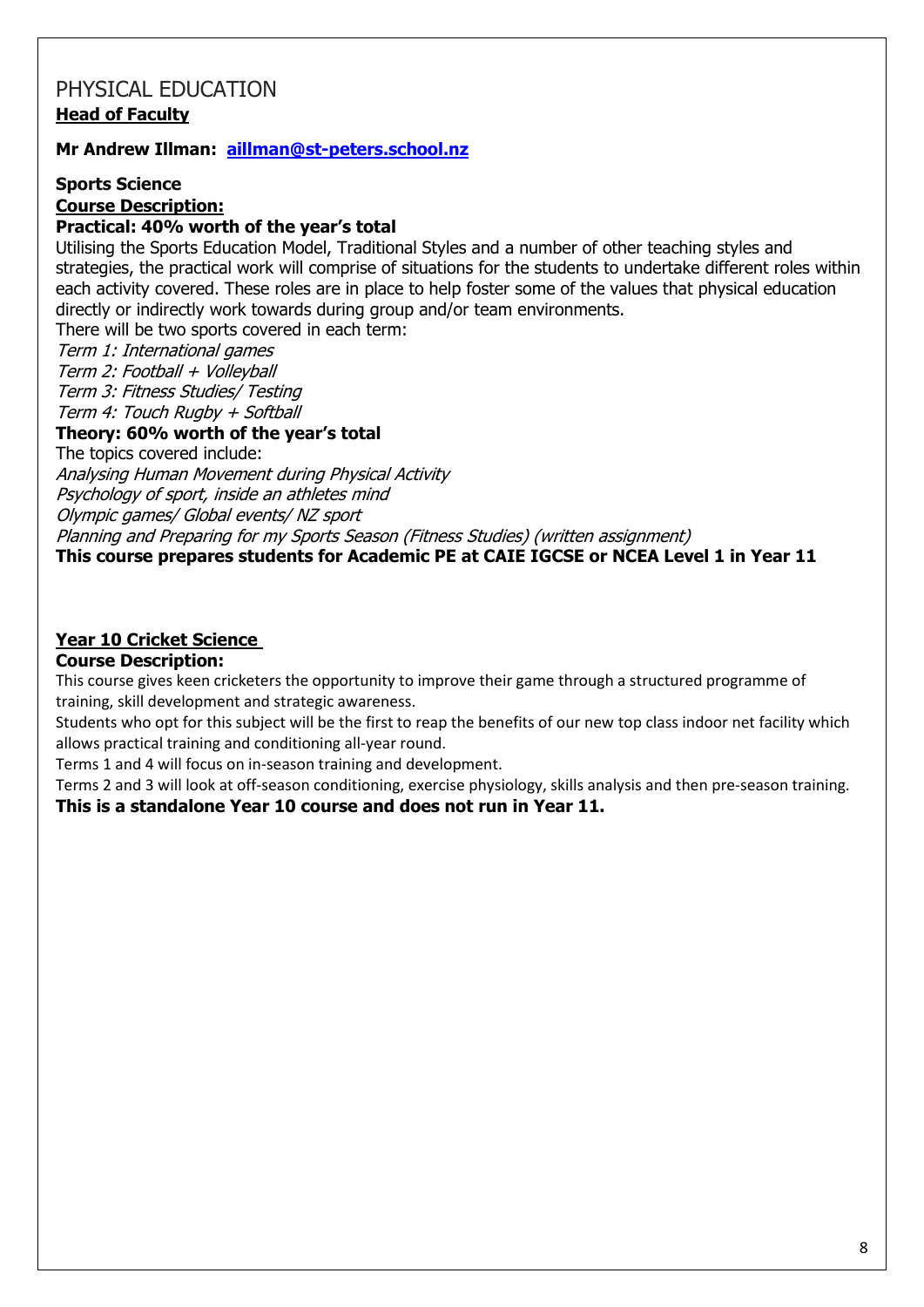#### **Rugby Science Course Description:**

The course will offer in-depth coverage of the technical and tactical components of the game. Physical development is a key component of the course. The boys will also learn basic mental skills to assist them with Ruaby.

The course is ideally suited for boys who are motivated to make the most of their rugby ability and who aspire to play 1st XV rugby.

**This is a standalone Year 10 course and does not run in Year 11.**

#### **Basketball Science**

**Course Description:**

The course will offer in-depth coverage of the technical and tactical components of the game. Physical development is a key component of the course. The boys will also learn basic mental skills to assist them with Basketball.

The course is ideally suited for boys who are motivated to make the most of their basketball ability and who aspire to play  $1<sup>st</sup>$  V Basketball.

**This is a standalone Year 10 course and does not run in Year 11.**

#### **Football Science**

#### **Course Description:**

The course will offer in-depth coverage of the technical and tactical components of the game. Physical development is a key component of the course. The boys will also learn basic mental skills to assist them with Football.

The course is ideally suited for boys who are motivated to make the most of their football ability and who aspire to play  $1<sup>st</sup>$  XI Football.

**This is a standalone Year 10 course and does not run in Year 11.**

# <span id="page-9-0"></span>**TECHNOLOGY**

**Head of Faculty**

**Mr Jono Bay: [jbay@st-peters.school.nz](mailto:jbay@st-peters.school.nz)**

#### <span id="page-9-1"></span>**Design and Visual Communication Course Description:**

DVC at Year 10 provides students with the opportunity to build their sketching, drawing, rendering and computer skills so that they can visually explain their ideas for PRODUCT and/or ARCHITECTURE design. By the end of the year students will have the ability to:

- Produce 2D and 3D freehand sketches that communicate design ideas
- Produce instrumental drawings to communicate design ideas
- Use rendering techniques to communicate the form of design ideas

Students will complete the above while producing the work for a given design brief. They will undertake development of design ideas through graphics practice.

The current briefs at Year 10 are:

- Basic skills Technical Drawing, Freehand Drawing
- Product Design Animal Shelter Design
- Architecture Design Treehouse Design

#### **This course prepares students for CAIE IGCSE or NCEA Level 1 Design and Visual Communication in Year 11**

<span id="page-9-2"></span>**Course Cost:** \$80 +Graphics Kit